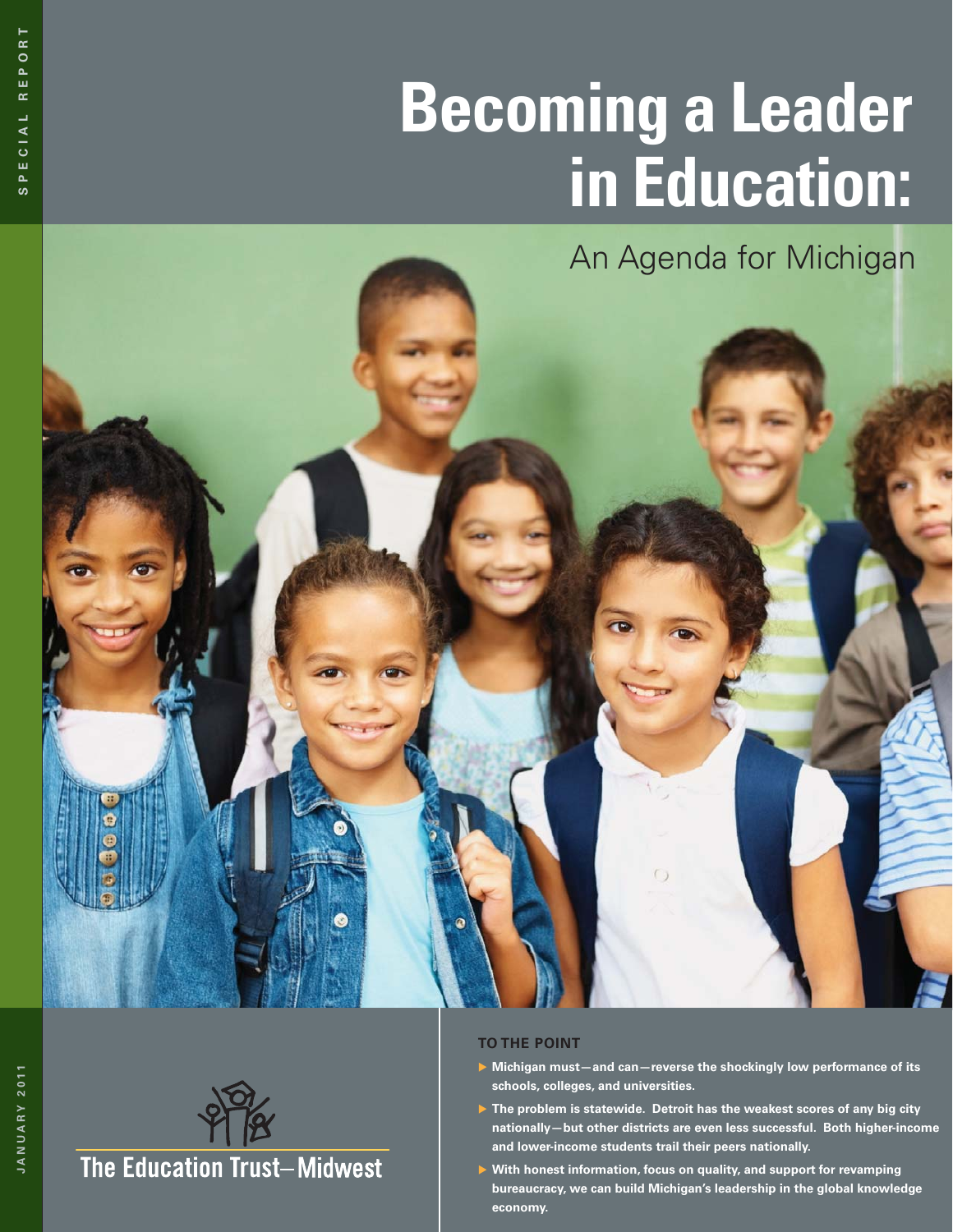### **Michigan's Educational Performance: A Few Facts**

- Though 84 percent of parents of Michigan fourth-graders are told by the state their children are proficient in reading, only 30 percent of those same students scored proficient on the national reading exam.
- In math, our children's performance is also inflated: 70 percent of our eighthgraders score proficient on the state math test, but only 31 percent are proficient on the national test.
- On the national math exam our state's low-income eighth-graders ranked behind low-income students in 46 states; our higher-income eighth-graders trailed similar students in 37 states.
- In eighth-grade reading, low-income African-American children in Detroit perform below their counterparts in all urban school districts participating in national exams; in eighth-grade math, low-income African-American children in Detroit also perform at the bottom--about three grade levels below lowincome African-American children in Boston, Houston, and New York.
- Within Michigan, Detroit is not at the bottom. African-American eighthgraders in Flint, Lansing, and Pontiac have lower proficiency rates than African Americans in Detroit in math. In reading, Latino fourth-graders in Pontiac and Battle Creek do worse than their counterparts in Detroit, and African-American fourth-graders in Grand Rapids, Kalamazoo, and Pontiac perform lower than their counterparts in Detroit.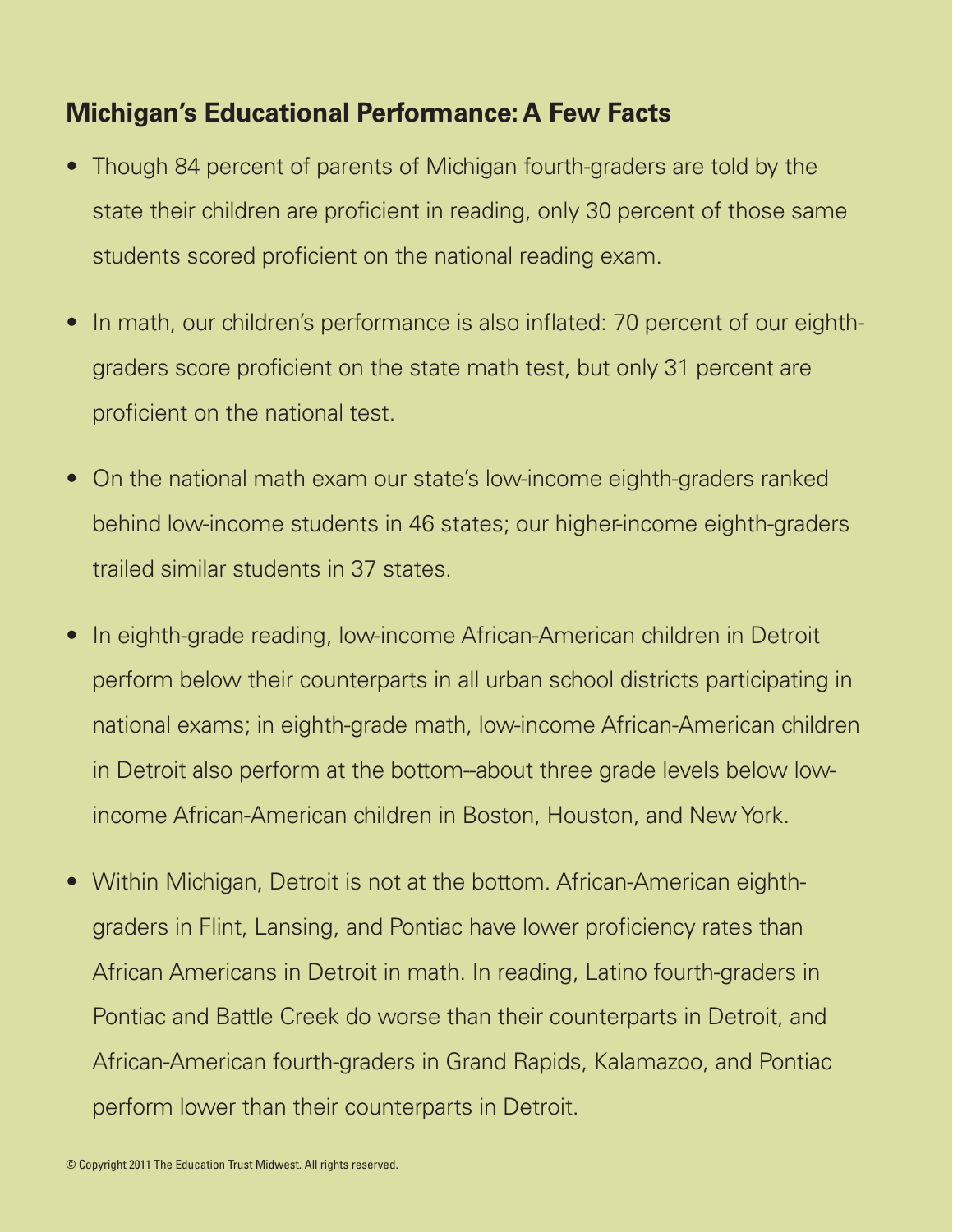## **Becoming a Leader in Education:**

An Agenda for Michigan

#### **BY AMBER ARELLANO**

Executive Director of The Education Trust-Midwest.

ost Michiganders know that our state has<br>
long been a center of industrial innova-<br>
tion, creativity and entrepreneurship.<br>
Michigan's extraordinary mix of talent,<br>
leadership and work ethic made us a global manufacturlong been a center of industrial innovation, creativity and entrepreneurship. Michigan's extraordinary mix of talent, ing leader—and made our state one of the wealthiest industrial centers of the 20th century. Now more than ever, Michigan needs to draw on this rich heritage to drive the new engine of growth in the global knowledge economy: education.

 We are far from a leader in education right now. Though glowing reports from state education leaders regularly inform us that the vast majority of our children (around 80 percent in elementary and middle schools) are meeting state standards, $1$  performance plummets when these students take the more rigorous national examinations. And our beloved colleges and universities are not coming close to producing the educated residents our state needs to rebuild our tattered economic base, our confidence, and our position of global leadership.

Michigan will not be able to rebuild its economic base overnight. But we *can* and *must* begin now to change the way our education system does business. That means our state's leaders must focus on what they can change, not on what they cannot. Many leaders have argued the budgetstrapped state cannot improve its educational performance because it lacks money and capacity. Other states, however,

also have faced these challenges and have overcome political gridlock to improve schools for their children. Leadership is critical. Instead of being driven by what's best for the adults who work in the education system, we've got to be driven by what's best for our kids.

And that starts by being honest—painfully honest about where we are right now.

#### **MICHIGAN'S EDUCATIONAL PERFORMANCE: HARDLY JUST A "DETROIT PROBLEM"**

Detroit families received devastating news about their children's performance on the 2009 National Assessment of Educational Progress. Called the NAEP, the test is the only nationally representative assessment of what American students know and can do in reading, mathematics, and science. In eighth-grade reading and eighth-grade math, Detroit's low-income, African-American students posted the worst results among their counterparts in big cities around the nation. Experts said Detroit's 2009 scores were the lowest ever posted in the history of the test since NAEP was first administered to the country's big cities in 2002.

In eighth-grade math, for example, low-income African American children in Detroit perform about three grade levels below their peers in Boston, Houston, and New York (see Figure 1).<sup>2</sup> And our Detroit Latino students performed worse than Latinos in many other major U.S. cities.

#### **Figure 1: Low-Income, African-American Students: Performance Across Districts Nationwide** Grade 8 – NAEP Math (2009)



Source: National Center for Education Statistics (NCES, U.S. Department of Education), NAEP Data Explorer.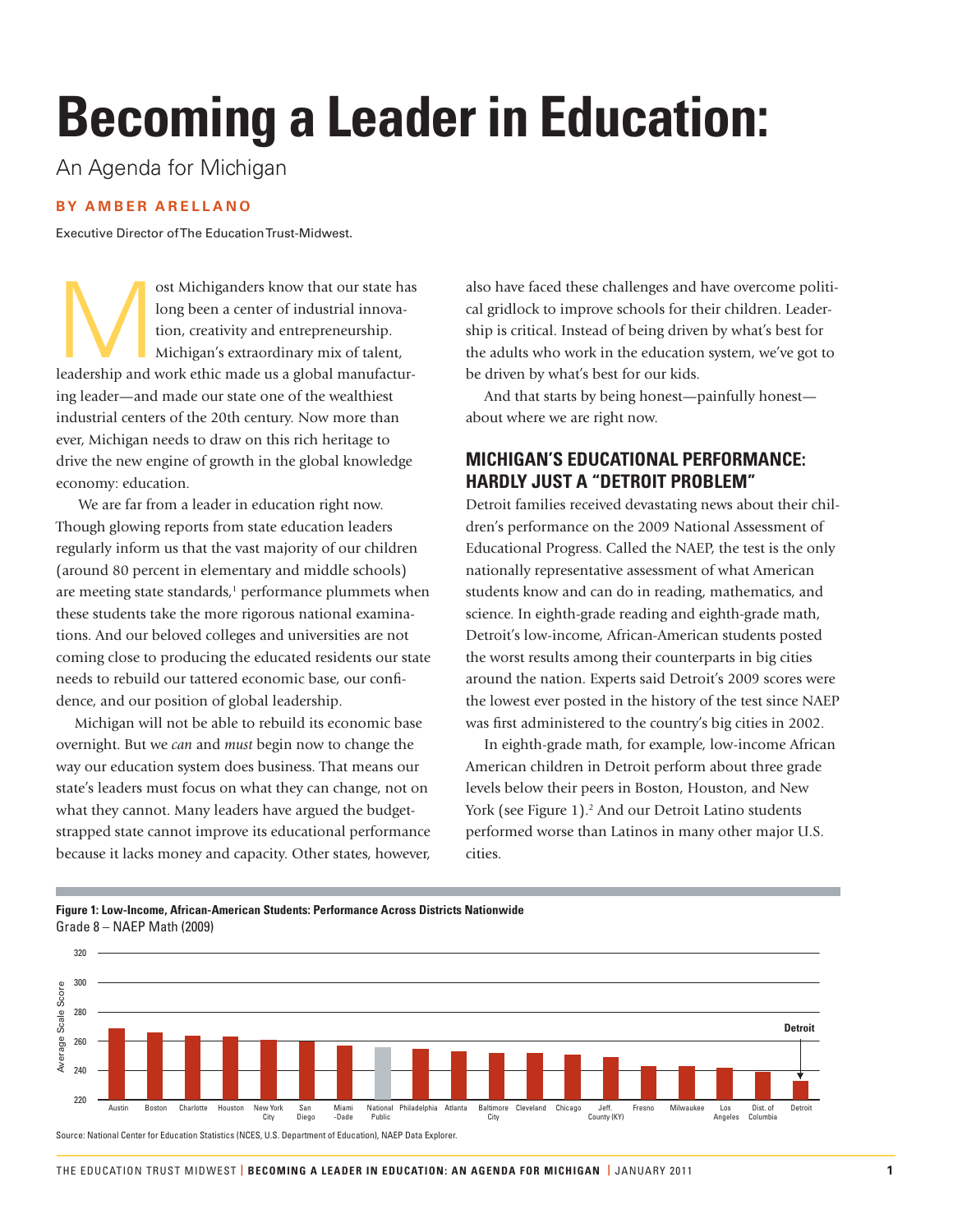Most Michiganders responded to the news in horror and sadly concluded, "Well, that's just Detroit."

It turns out, however, that it's not just Detroit.

On key state tests, Detroit, in fact, is not the worst-performing school district in Michigan, especially for certain groups of students.3

- In fourth-grade reading, for example, African-American students in cities like Grand Rapids, Kalamazoo, and Pontiac perform below African Americans in Detroit (see Figure 2).
- Similarly, African-American eighth-graders in Flint, Lansing, and Pontiac perform below their Detroit counterparts in math (see Figure 3).
- Among Latinos, eighth-graders in cities such as Grand Rapids, Lansing, and Pontiac perform below their peers in Detroit in math.

**Figure 2: African-American Students: Performance Across Michigan Districts\*** Grade 4 – MEAP Reading (Fall 2009)

 So yes, our biggest city may have the weakest performance of any big city in the country. But Detroit is by no means our lowest performing district.

#### **MICHIGAN'S EDUCATIONAL PERFORMANCE: A STATEWIDE PROBLEM**

Still, many Michiganders might say, "Well, that's the cities." But the truth is that Michigan as a state doesn't perform at all well on national examinations. This truth is masked by the state assessments, which test students at lower standards than do national tests. Here's the ugly reality:

Though 84 percent of all parents of Michigan fourthgraders receive information from their schools telling them their kids are proficient in reading according to the Michigan Educational Assessment Program (MEAP), what



\*Districts with the largest number of African-American students Source: Ed Trust analysis of data from Michigan Department of Education, fall 2009 MEAP results.

**Figure 3: African-American Students: Performance Across Michigan Districts\*** Grade 8 – MEAP Math (Fall 2009)



\*Districts with the largest number of African-American students. Source: Ed Trust analysis of data from Michigan Department of Education, fall 2009 MEAP results.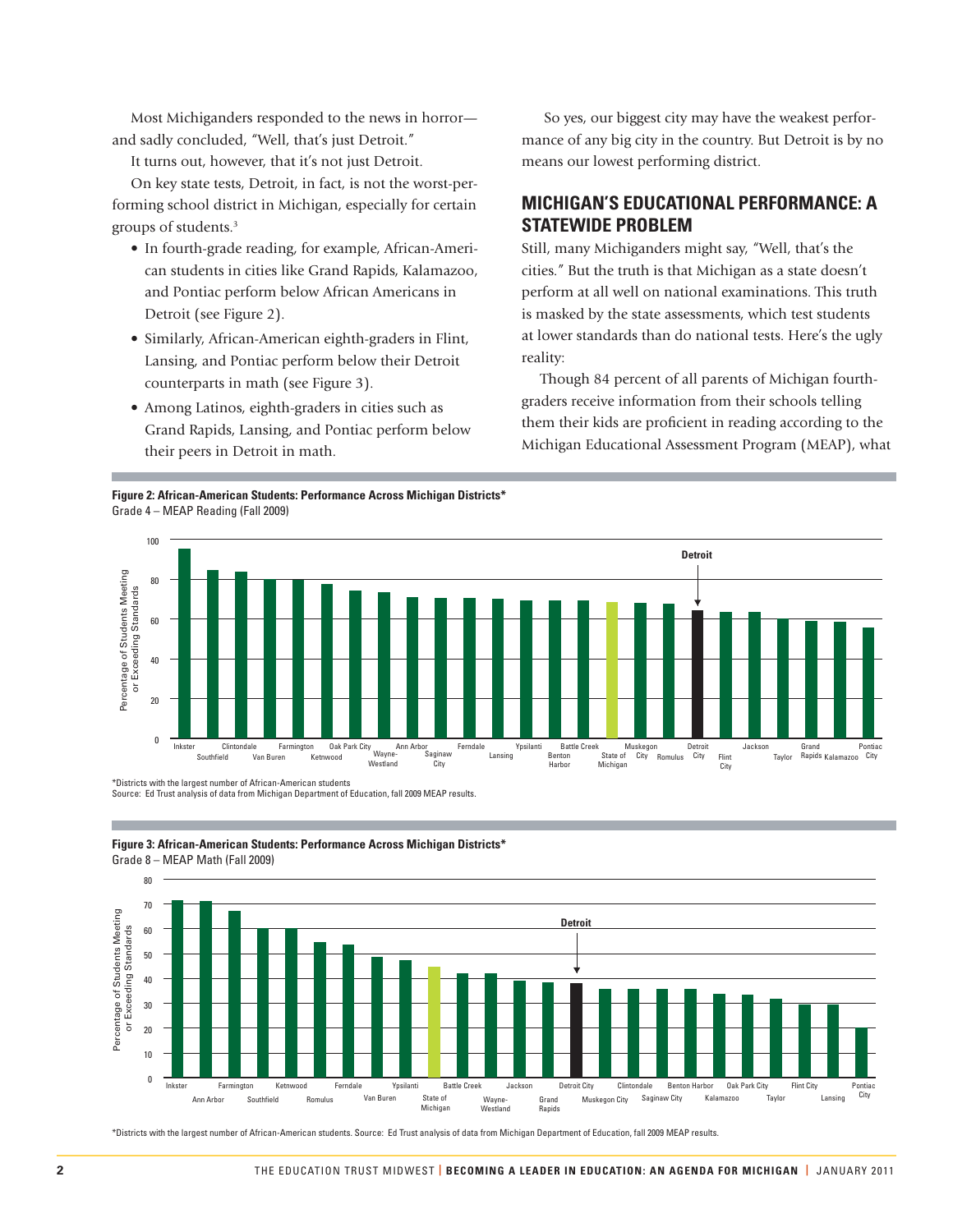#### **Figure 4: Overall Proficiency Rates by Assessment** Grade 4 Reading



Source: NCES and Michigan Department of Education, fall 2009 MEAP results.

**Figure 5: Overall Proficiency Rates by Assessment** Grade 8 Math



Source: NCES and Michigan Department of Education, fall 2009 MEAP results

**Figure 6: 2009 NAEP Grade 4 Reading** By Race/Ethnicity – Michigan

 $100 - 9%$ 17% 36% 80 42% 26% Percentage of Students Percentage of Students 34% 60 36% 37% 40 65% 49%  $20$ 28% 21% o and a material control of the control of the control of the control of the control of the control of the control of the control of the control of the control of the control of the control of the control of the control of **African** American Proficient/Advanced Basic Below Basic

Source: NCES, NAEP Data Explorer.

the state doesn't tell them is that on the more rigorous national reading exam only 30 percent of Michigan's students rank as proficient (see Figure 4). In fact, some of the kids we in Michigan call "proficient" don't even read at the "basic" level on the national test.

We tell Michigan parents that 70 percent of kids in the state are proficient in math on the MEAP, but the NAEP ranks only 31 percent as proficient (see Figure 5).<sup>4</sup>

Underneath these averages, there are alarming gaps on national examinations between different groups of young Michiganders. In fourth-grade reading, for example, 36 percent of white students in Michigan are proficient or above on the national exam, while only 28 percent perform at the lowest, "below basic" level. By contrast, only 9 percent of our African-American and 17 percent of our Latino 4th graders perform at or above the proficient level, while 65 percent and 49 percent, respectively, perform at "below basic." (see Figure 6). There are similar gaps in mathematics (see Figure 7).

And while some states are narrowing gaps and producing sharp improvements in student performance on national exams over time, Michigan's performance relative to other states is declining:

- Over the last six years the state's rank in fourth-grade reading dropped from tied for 25th place to tied for 34th.
- In eighth-grade math, we dropped from 34th place to tied for 36th.<sup>5</sup>

**Figure 7: 2009 NAEP Grade 8 Math** By Family Income – Michigan 100



#### THE EDUCATION TRUST MIDWEST **| BECOMING A LEADER IN EDUCATION: AN AGENDA FOR MICHIGAN |** JANUARY 2011 **3**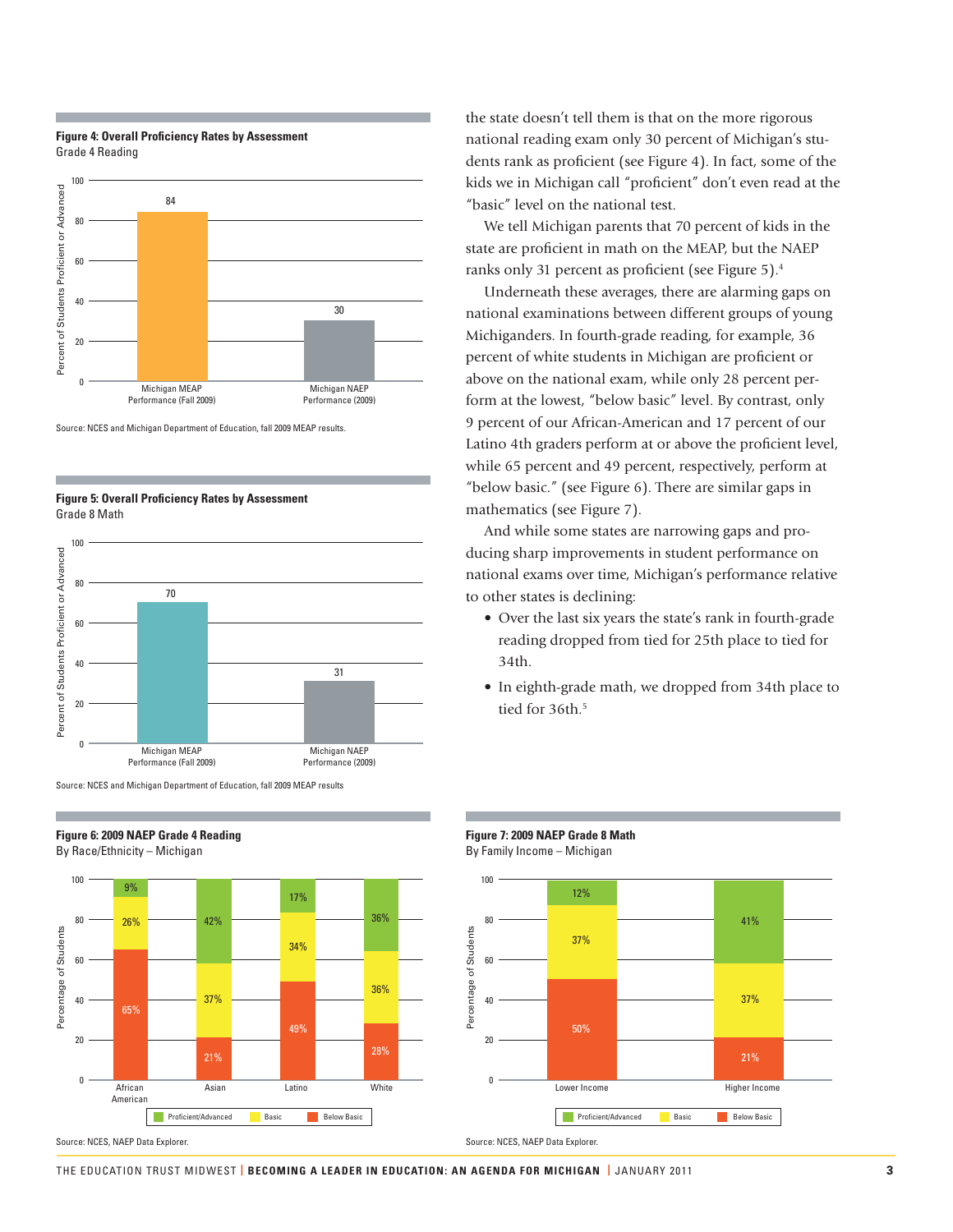#### **IS THE PROBLEM OUR KIDS AND THEIR FAMILIES, OR OUR SCHOOLS?**

Conventional wisdom in Michigan often finds excuses for the state's falling student performance. Many leaders and citizens argue: "Well, what do you expect? Our state is hemorrhaging jobs and talent; poverty rates are soaring; and we have a lot more troubled youths than many other states."

It can't, in other words, be our schools.

Once again the truth is different. Group for group poor, rich, white, black and Latino—our children perform well below their counterparts in other states.

Take our higher-income students. They trailed their higher-income peers in 37 states in eighth-grade math last year (see Figure 8)—another indication that the problem is not just in Detroit.

Low-income students in Michigan fared even worse in eighth-grade math – lagging behind their peers in 46 states (see Figure 9). Only their counterparts in Alabama, Mississippi and California performed at lower levels.<sup>6</sup>

#### **BUT DON'T WE COMPENSATE BY HAVING SOME OF THE BEST COLLEGES AND UNIVERSITIES IN THE COUNTRY?**

Many Michiganders take unabashed pride in our public higher education system. Our public universities give us a point of passionate connection and identity that few states can match.

**Figure 8: Higher Income Students: Performance Across States** Grade 8 – NAEP Math (2009)







Source: NCES, NAEP Data Explore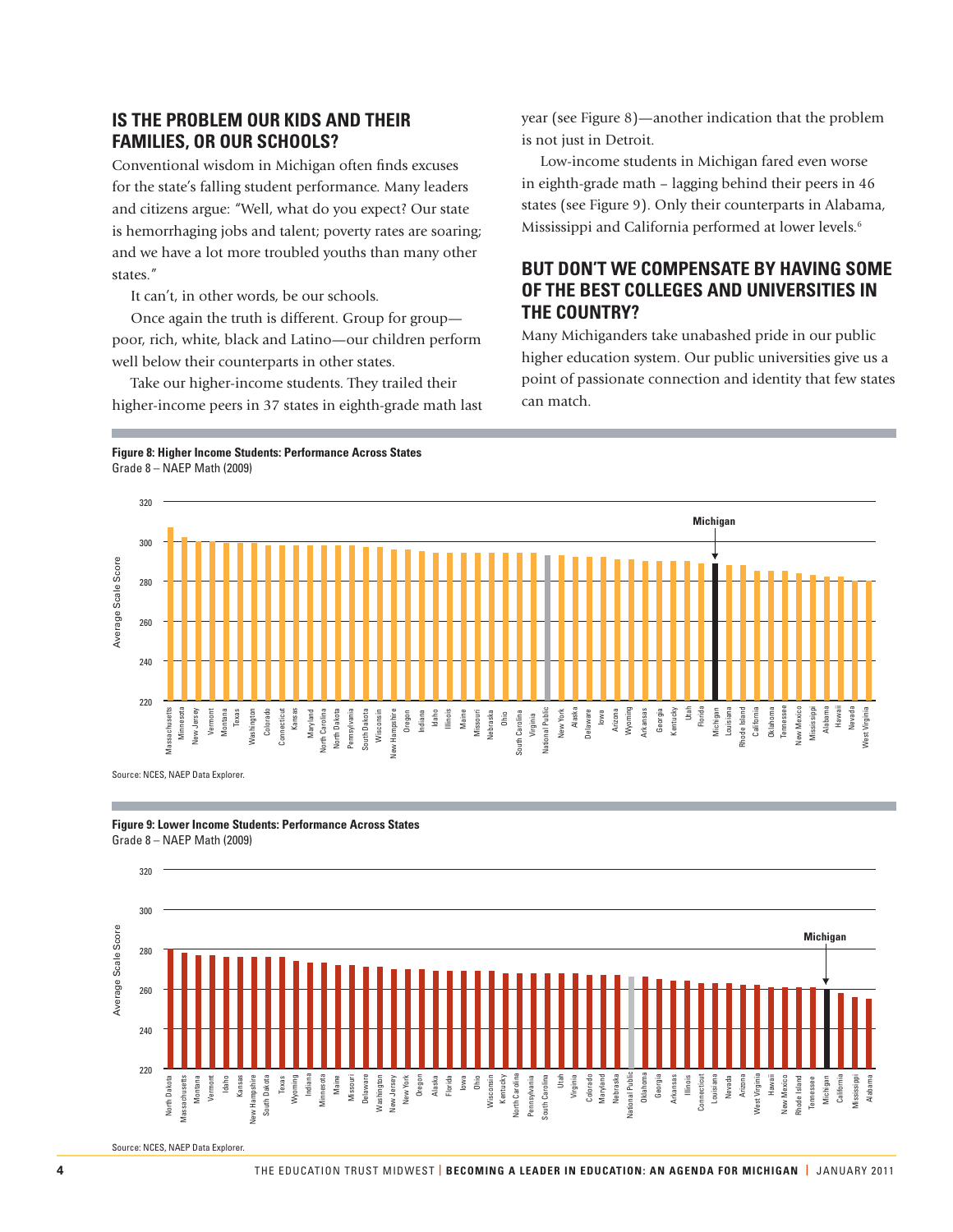Despite our affection for them, however, our colleges and universities are not delivering the results we need. Though post-secondary educational credentials are hugely important in the new economy, college-completion rates in Michigan remain below the national average.7 Many Michigan colleges have graduation rates well below those of institutions serving similar students in other states. Gaps in graduation rates between white and black students, and white and Latino students are among the very largest in the country.<sup>8</sup>

Today, Michigan ranks 32nd nationally in the proportion of young adults with at least an associate's degree; and 28th nationally in the proportion of young adults with at least a bachelor's degree.<sup>9</sup> And below the national average in post-secondary degrees is not a good place to be in a country that itself is tied for eighth internationally.<sup>10</sup>

#### **SOLUTIONS FOR MICHIGAN**

So, what should Michigan do?

We should start by getting over the excuses. We know what is needed; most of it is just common sense. Now it is time for state leaders to gather the political courage and know-how to do the hard work of acting on that knowledge. Leadership is critical to improving student outcomes for both Pre-K-12 and higher education.

Over the next several years, Education Trust—Midwest will work with educators, policymakers, parents, and community organizations throughout the state of Michigan to put into place a common-sense agenda for improvement, and will support innovation to make it happen. Here are some of the most important building blocks from successful improvement efforts elsewhere:

#### **1. Provide honest information for parents and the public.**

We have to stop lying to parents about how well their children are prepared for the challenges of living and working in the 21st Century. At both the K-12 and the college level,

#### **Every Child Learns At High Levels: North Godwin Elementary School**

North Godwin Elementary School is in the kind of place very familiar to Michiganders — a once solidly working-class community that has fallen on hard times. The last big local employer, a General Motors stamping plant, closed more than a year ago, leaving 77 percent of the students — a mixture of white, Hispanic, African-American, and a few Asian students—eligible for free and reduced-price lunch.

In many communities, academic achievement of students deteriorates along with the economy. But at North Godwin, located just outside of Grand Rapids, academic achievement has improved even as the local economy has fallen apart.

So, for example, every single sixth-grader met state reading standards in the fall of 2009, compared to 88 percent in the state; and 94 percent of North Godwin's sixth-graders met state math standards, compared to 82 percent in the state.

And it isn't just about meeting standards but exceeding them. In fact, 56 percent of the school's low-income third-grade students exceeded standards in math, compared to only 37 percent of low-income third-graders in the rest of the state.

The results are not an accident. Says teacher Pat Brower: "We're a family. We're all willing to do what's needed."

Arelis Diaz, who was principal of the school during its dramatic improvement, attributes much of the results to teachers. "When I first started," Diaz says, "about 50 percent of teachers were willing to try anything and half were resisters" a term she

uses for teachers who "feel sorry for [students] rather than help them."

But once teachers see every child can learn at high levels, Diaz says, "it transforms them to the core."

North Godwin brings teachers together before school starts to study state standards and build a curriculum map that makes sure they teach, for example, fifth-graders the Bill of Rights and the other content spelled out in the state's standards. They assess their students regularly and use the data to challenge the successful students and catch up the stragglers all the while working on building the students' confidence and sense that they can do difficult things if they work at it.

Hiring a teacher presents an opportunity. When hiring, the district focuses on three questions: Is the prospective teacher going to have the effect we expect? Is he or she going to be able to handle the behavior challenges? And is he or she going to believe in our children? Only superstar teachers are hired for the third year, which is when tenure kicks in, says Diaz.

"You don't just get tenure," Diaz says. "You earn tenure." Although a great deal is expected of teachers, they say that the support they get means the job is do-able.

"Initially it's overwhelming because there's so much to do," says Michelle Morrow, who came to North Godwin after teaching in the Chicago Public School System. "But then it feels like support. The leadership in this district has been amazing."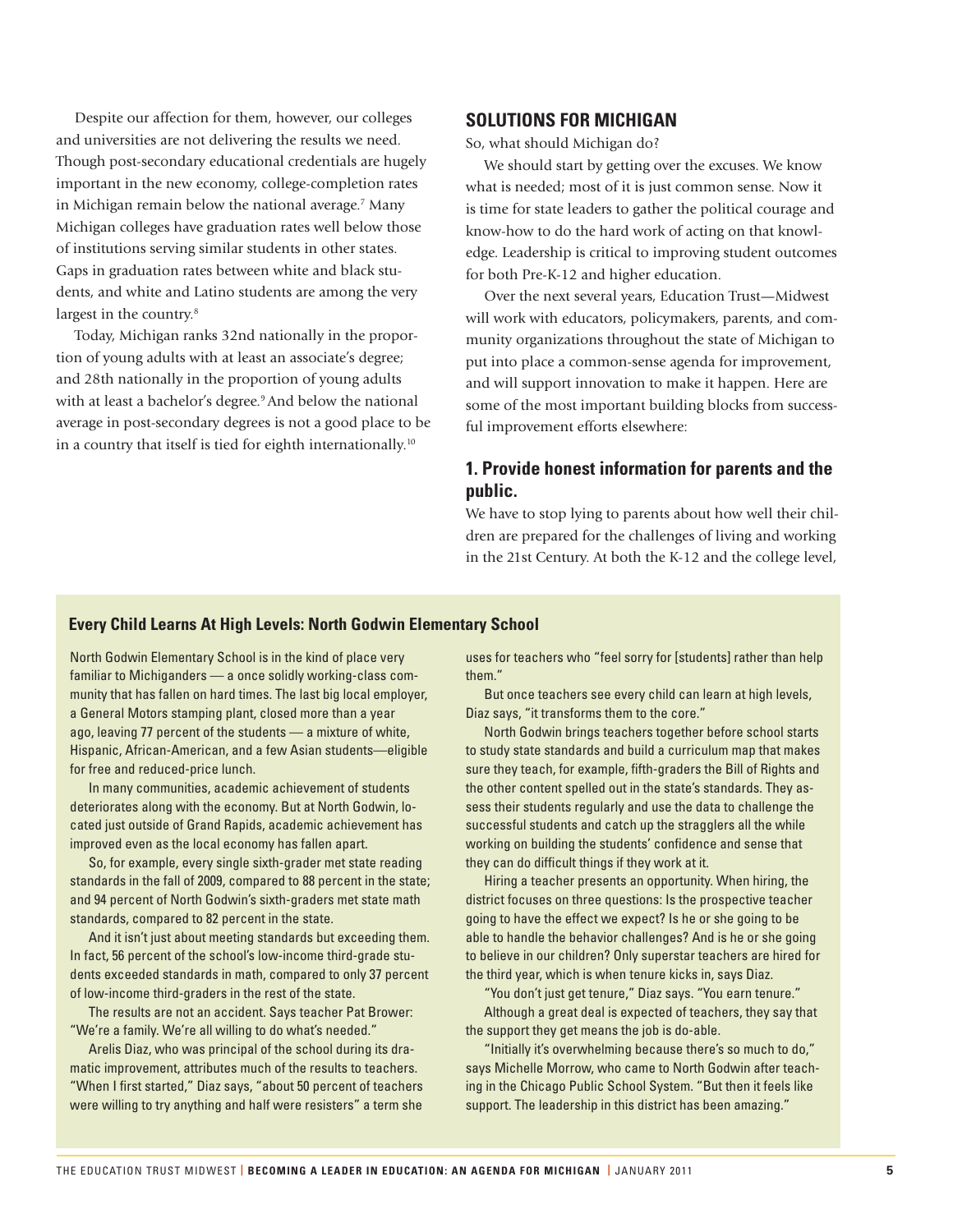we will work to assure that parents and the public have clear and honest reports about how well schools and colleges are serving our students.

#### **2. Learn from success.**

We've got to stop making excuses and commit ourselves to learning from success.

Around the country, other states have successfully tackled some of the biggest challenges we are facing today from how to improve early reading skills to how to turn around our lowest performing schools. We will bring the lessons from those efforts back to Michigan and innovate strategies to suit Michigan's unique needs.

But the truth is that we don't always have to leave our state to find schools that are doing a better job educating all students. For example, the school profiled here-North Godwin Elementary—has a lot to teach others in Michigan about what works and what doesn't.

#### **3. Focus on quality, not structure.**

There are some in Michigan who think we can fix what ails the K-12 system easily by radically expanding the number of charter schools. Honest analysis of state reading and math achievement data, however, reveals that charter school performance in Michigan is distressingly similar to the performance of traditional public schools (see Figures 10 and 11).<sup>11</sup> Instead of solving Michigan's student achievement problem, most charters simply replicate it.

It's time Michigan's leaders moved past outdated ideological debates and focused on what matters most: highquality teaching and learning in all public schools.

#### **4. Improve and support teacher quality.**

Speaking of teaching, decades of research tells us that the single most important ingredient of improved classroom learning is a high-quality teacher.<sup>12</sup> But the data also shows huge differences among teachers in their ability to take kids from where they are to where they need to go.

Some teachers, year after year, no matter what kinds of students are sitting in front of them, consistently enable kids to make huge progress in learning; other teachers consistently produce almost no academic growth at all.<sup>13</sup> From school to school, there are also major differences in how much teachers and their development are supported.<sup>14</sup> And sadly, the very children who most need highly effective teachers— those who enter school achieving below grade level —are the least likely to get them.15

**Figure 10: 2009 Michigan Traditional Public School Performance** Grades 3-8 – MEAP Reading and Math (Fall 2009)



Source: Ed Trust analysis of data from Michigan Department of Education.

**Figure 11: Michigan Charter School Performance** Grades 3-8 – MEAP Reading and Math (Fall 2009)



Source: Ed Trust analysis of data from Michigan Department of Education.

Despite all this, our state still lacks a coherent set of policies, systems and practices that focus squarely on teacher effectiveness — from preparation through recruitment, placement, compensation, and evaluation. Although the legislature took some steps forward last year, these are only the beginning of what must be done to make up for decades of neglect in areas like teacher evaluation, teacher support, and teacher tenure. We are especially troubled that our state lacks an effective system to grow the capacity of our teachers to teach rigorous content — such as Michigan's new required high school curriculum — to a wide range of learners. For our kids, we have to produce performance break-<br>  $\frac{1}{2}$  and  $\frac{1}{2}$  and  $\frac{1}{2}$  and  $\frac{1}{2}$  and  $\frac{1}{2}$  and  $\frac{1}{2}$  and  $\frac{1}{2}$  and  $\frac{1}{2}$  and  $\frac{1}{2}$  and  $\frac{1}{2}$  and  $\frac{1}{2}$  and  $\frac{1}{2}$  and

If we want to produce real performance breakthroughs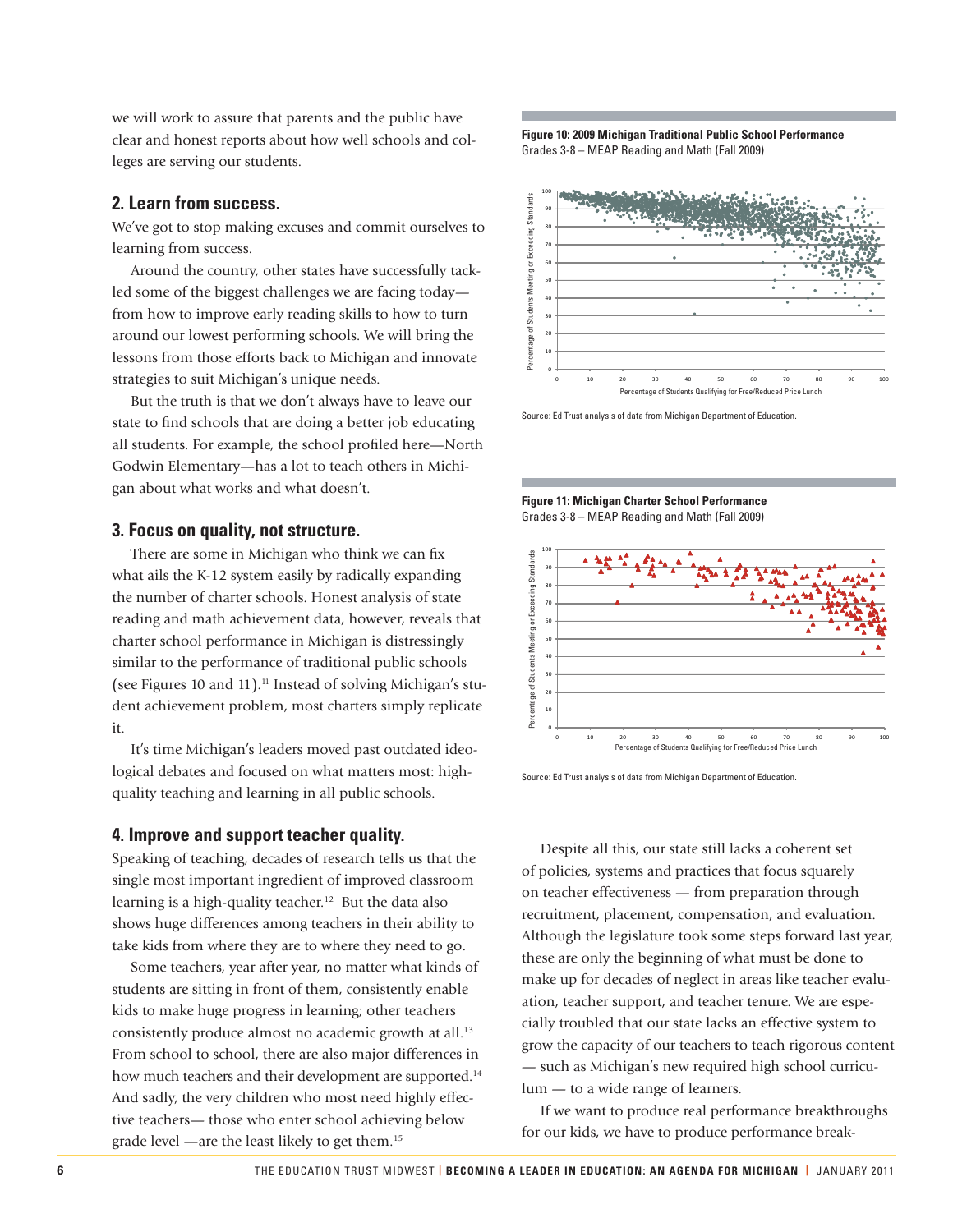throughs in our teaching force. And that will happen only if we act boldly to address all of these thorny issues.

#### **5. Focus on college access and success.**

If we're to have the best educated, as well as the hardest working workforce in the country, we must increase both college-going and college success.

Fortunately, there are models to learn from. In recent years, for example, higher education leaders in Georgia, North Carolina and Florida—three states with demographics similar to ours<sup>16</sup>—have made especially large gains in college completion. And institutions such as Georgia State University and Florida State University have entirely closed the gaps between black and white students in graduation rates.<sup>17</sup>

Clearly, if our college and university leaders put their minds to it, they can improve student success as well. Michigan leaders need to set aggressive stretch goals both for the state as a whole and for individual institutions, and then hold those institutions accountable for meeting their goals.

#### **6. Support innovation and revamp state bureaucracy**

Leaders on both the political right and left agree that the U.S. must empower civic innovators to work with the public sector and solve longstanding public problems in new ways at a reduced cost. Infrastructure, support services, the development of new organizations and other strategies should be used to bolster education innovation in Michigan — much as the Ann Arbor SPARK Business Accelerator has done to fuel business development in Washtenaw County.

One of the first places where these ideas can be brought to bear in Michigan is in the creation and organization of the "Recovery School District" established by the legislature in 2009 to take responsibility for improving our lowest performing schools. That legislation will be implemented over the next few years. A similar approach has been used with substantial success in New York City and in Louisiana, where New Orleans' Recovery School District relies on a web of civic organizations and social entrepreneurs to develop and staff high-quality schools. A new Michigan civic sector also could help provide more highquality teachers for low-performing schools and develop strong teacher support and training across the state.

To successfully spur these kinds of innovations will require a major overhaul of the way the state education

department does business. Michigan's outdated school planning infrastructure consists of redundant and overlapping reporting requirements, hampering education reform. Principals are inundated with planning requirements, diverting their energies to filling out templates when they could be increasing student achievement. Moreover, the state's outmoded rules regarding the expenditure of federal funds prevent districts from spending their resources in the most effective and efficient ways. Instead of continuing what the Citizens Research Council of Michigan calls "policy pile-on," Michigan needs to revise its spending rules and radically streamline its policies and procedures.

#### **A NEW AGENDA FOR STATE LEADERSHIP**

Michigan must rebuild its tattered education system. That system is failing students of practically every socioeconomic and geographic background—but especially our low-income and minority children.

We can and must do better. We can be honest about what is working. We can focus on improving both traditional public and charter schools, with special attention to building teacher quality. We can improve not only college access, but also college completion. Finally, we can find new ways to support innovation, and structure our schools to focus deeply on improving student achievement.

Michigan has long been a center of entrepreneurship, creativity, and hard work. It's time our state reclaims that heritage in education—for the sake of its children and its future.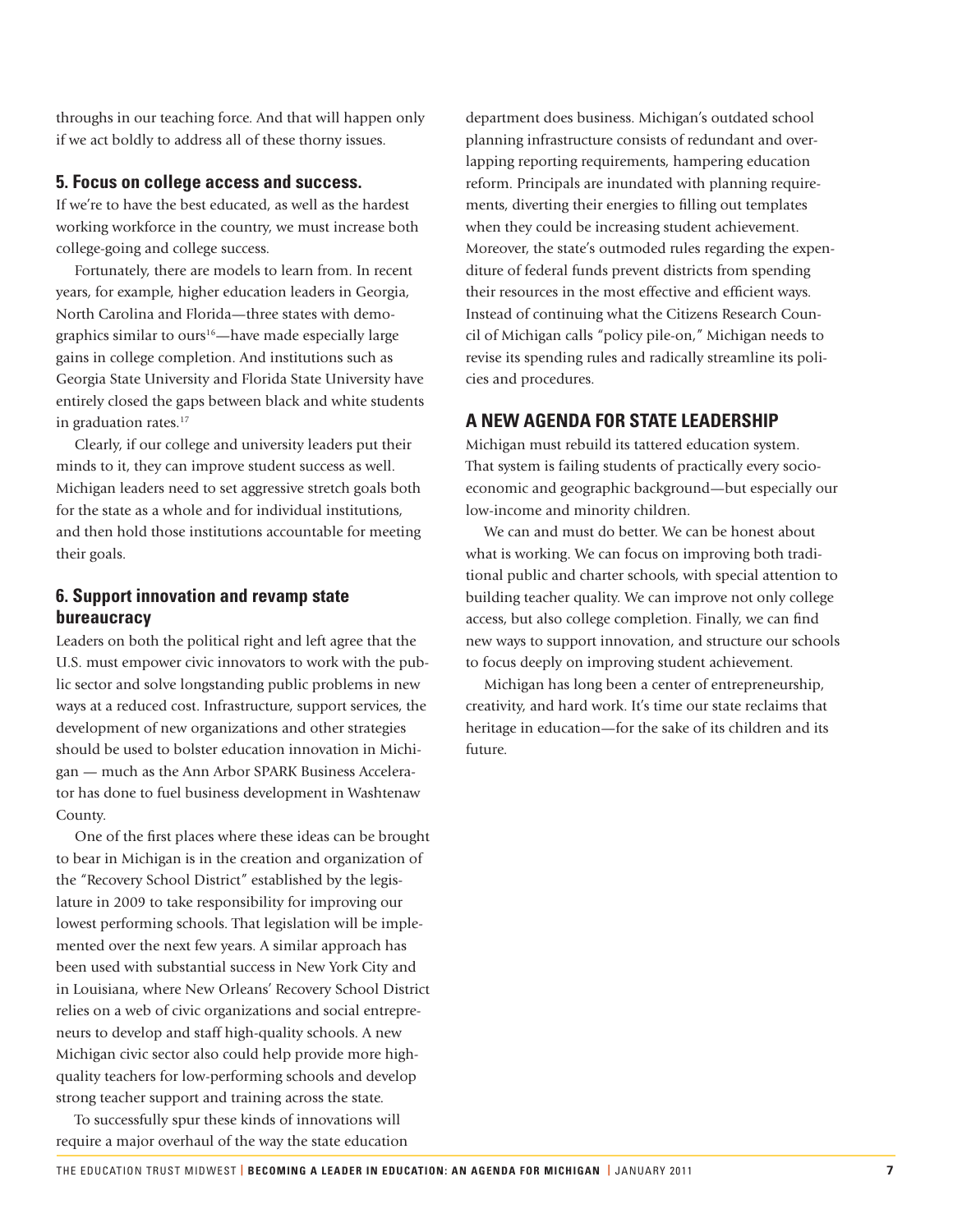#### **NOTES**

- 1 Michigan Department of Education, fall 2009 Michigan MEAP results, *http://www.michigan.gov/mde/0,1607,7-140- 22709\_31168\_40135---,00.html*
- <sup>2</sup> U.S. Department of Education, National Center for Education Statistics (NCES), NAEP Data Explorer, *http://nces.ed.gov/nationsreportcard/naepdata/*
- 3 Education Trust analysis of Michigan district data: Michigan Center for Educational Performance and Information, 2009-2010 district enrollment data, *http://www.michigan.gov/cepi/0,1607,7-113 -21423\_30451\_30460-235226--,00.html,*

 Michigan Department of Education, fall 2009 district MEAP results, *http://www.michigan.gov/mde/0,1607,7-140- 22709\_31168\_31530---,00.html*

4 Michigan Department of Education, fall 2009 Michigan MEAP results, http://www.michigan.gov/mde/0,1607,7-140- 22709\_31168\_40135---,00.html,

 NCES, NAEP Data Explorer, *http://nces.ed.gov/nationsreportcard/ naepdata/*

- 5 NCES, NAEP Data Explorer, Michigan NAEP results, *http://nces. ed.gov/nationsreportcard/naepdata/*
- 6 NCES, NAEP Data Explorer, *http://nces.ed.gov/nationsreportcard/ naepdata/*
- 7 National Center for Higher Education Management Systems, Educational Attainment by Degree-Level and Age-Group (American Community Survey), *http://higheredinfo.org/*
- 8 The Education Trust, College Results Online, *http://www.edtrust. org/issues/higher-education/college-results-online*
- 9 National Center for Higher Education Management Systems, Educational Attainment by Degree-Level and Age-Group (American Community Survey), *http://higheredinfo.org/*
- <sup>10</sup> Organization for Economic Cooperation and Development, Education at a Glance 2010, Indicator A1.3a, *http://www.oecd.org/docu ment/52/0,3343,en\_2649\_39263238\_45897844\_1\_1\_1\_1,00.html*

Education Trust analysis of Michigan school data: Michigan Center for Educational Performance and Information, 2009-2010 school free and reduced lunch data, *http://www.michigan.gov/ cepi/0,1607,7-113-21423\_30451\_36965---,00.html*

 Michigan Department of Education, fall 2009 school MEAP results, *http://www.michigan.gov/mde/0,1607,7-140- 22709\_31168\_31530---,00.html*

 Michigan Department of Education, Public School Academies by Authorizer, *http://www.michigan.gov/mde/0,1607,7-140- 6530\_6559\_6558-23300--,00.html*

- Jerald, C., Haycock, K. and Wilkins, A. (November 2009). "Fighting for Quality and Equality, Too: How State Policymakers Can Ensure the Drive to Improve Teacher Quality Doesn't Just Trickle Down to Poor and Minority Children." The Education Trust, Washington, D.C. *http://www.edtrust.org/sites/edtrust.org/fi les/publications/fi les/QualityEquity\_4.pdf*
- <sup>13</sup> Jerald, C. (November 2009). "The Value of Value-Added Data." The Education Trust, Washington, D.C. *http://www.edtrust.org/sites/ edtrust.org/fi les/publications/fi les/ValueAdded\_0.pdf*
- 14 Jupp, B. (December 2009). "What States Can Do to Improve Teacher Effectiveness." The Education Trust, Washington, D.C. http://www.edtrust.org/sites/edtrust.org/files/publications/files/ *TeacherEffectiveness\_2.pdf*
- 15 Peske, H. and Haycock, K. (June 2006). "Teaching Inequality: How Poor and Minority Students Are Shortchanged on Teacher Quality." The Education Trust, Washington, D.C. *http://www. edtrust.org/sites/edtrust.org/fi les/publications/fi les/TQReportJune2006. pdf*
- 16 Engle, J. and Theokas, C. (January 2010). "Top Gainers: Some Public Four-Year Colleges and Universities Make Big Improvements in Minority Graduation Rates." The Education Trust, Washington, D.C. *http://www.edtrust.org/sites/edtrust.org/fi les/publications/ fi les/CRO%20Brief%20(Top%20Gainers).pdf*
- <sup>17</sup> Lynch, M. and Engle, J. (August 2010). "Big Gaps, Small Gaps: Some Colleges and Universities Do Better Than Others in Graduating African-American Students." The Education Trust, Washington, D.C. *http://www.edtrust.org/sites/edtrust.org/fi les/publications/ fi les/CRO%20Brief-AfricanAmerican.pdf*